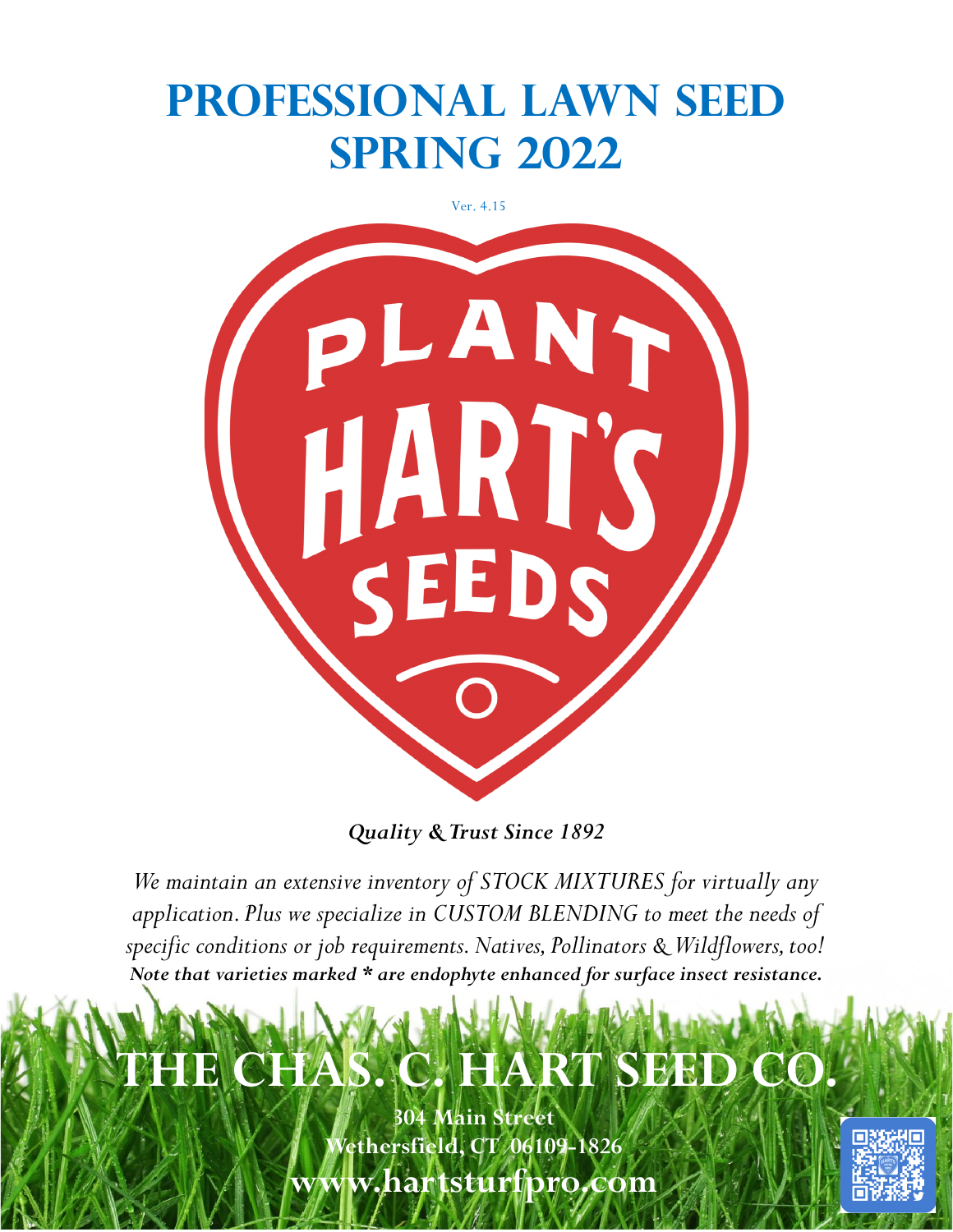# **HART'S PRO LAWN SEED MIXTURES-SPRING 2022**

*As a result of the extreme seed shortage, there will be regular variety changes due to availability. Note that prices are subject to change without notice. Coated components or mixtures may become necessary as the season progresses.*

#### **PROFESSIONAL LAWN CARE MIXTURES**

#### **Hart's Professional Lawn Care SUNNY**

- 30% Mazama Kentucky Bluegrass
- 30% Quartz Kentucky Bluegrass
- 30% Rockstar Kentucky Bluegrass
- 10% Molalla Perennial Ryegrass\*

#### **Hart's Professional Lawn Care SHADY**

- 30% Ambrose Chewings Fescue\* *COATED*
- 20% Viking H<sub>2</sub>O Hard Fescue **COATED**
- 20% Epic Creeping Red Fescue\* *COATED*
- 20% Mazama Kentucky Bluegrass
- 10% Molalla GLSR Perennial Ryegrass\*

#### **SPORTS COMPLEX & ATHLETIC FIELD MIXTURES**

#### **Hart's Sports Complex 50/50 Mixture-***COATED*

- 20% Molalla Perennial Ryegrass\*
- 20% Umatilla Perennial Ryegrass\*
- 10% Deschutes Perennial Ryegrass\*
- 20% Quartz Kentucky Bluegrass
- 20% Tumalo Kentucky Bluegrass
- 10% Argyle Kentucky Bluegrass

#### **Hart's Sports Complex All Blue Blend**

- 40% Tumalo Kentucky Bluegrass
- 30% Quartz Kentucky Bluegrass
- 30% Argyle Kentucky Bluegrass

#### **Futura 3000 Perennial Ryegrass Blend-***COATED*

- 35% Wicked Perennial Ryegrass\*
- 35% Karma Perennial Ryegrass\*
- 30% Zoom 2 Perennial Ryegrass\*

#### **Hart's SpringUp! Ryegrass Blend**

- 25% DoubleTime Tetraploid Perennial Rye
- 25% Umatilla Perennial Ryegrass\*
- 25% Molalla Perennial Ryegrass\*
- 25% Rogue Intermediate Ryegrass *Quickest germination & quality turf!*

#### **Hart's A-List 50/50 Mixture**

*Unable due to shortage of A-List Certified Varieties*



#### **Hart's Three Rivers Perennial Ryegrass**

*Unable due to shortage of TWCA Certified Varieties*



## **LOW INPUT MIXTURES**

#### **Hart's MicroClover Lawn Mixture**

- 70% Hart's Triple Team Tall Fescue
- 20% Diva Kentucky Bluegrass TWCA
- 6% Molalla Perennial Ryegrass
- 4% MicroClover-*COATED*

#### **Hart's Triple Team Tall Fescue Blend**

35% Rebounder Tall Fescue\*

- 35% Corbett Tall Fescue
- 30% ZigZag Rhizomatous Tall Fescue\*

#### **Hart's Water Saver Fine Fescue Blend-***COATED*

40% Viking H<sub>2</sub>O Hard Fescue 30% Survivor Chewings Fescue 30% Miser Creeping Red Fescue



#### **Hart's Triple Team PLUS Mixture**

30% Rebounder DT Tall Fescue\* 30% Corbett Tall Fescue

- 30% ZigZag Rhizomatous Tall Fescue\*
- 10% Diva Kentucky Bluegrass TWCA

#### **Hart's (S)Low Grow Mixture-***COATED*

50% Viking H<sub>2</sub>O Hard Fescue 25% Azure Blue Sheep Fescue 25% Nakiska Sheep Fescue

#### **Hart's Water Saver Rough Mixture-***COATED*

50% Diva Kentucky Bluegrass 25% Viking  $H_2O$  Hard Fescue 25% Deschutes Perennial Ryegrass

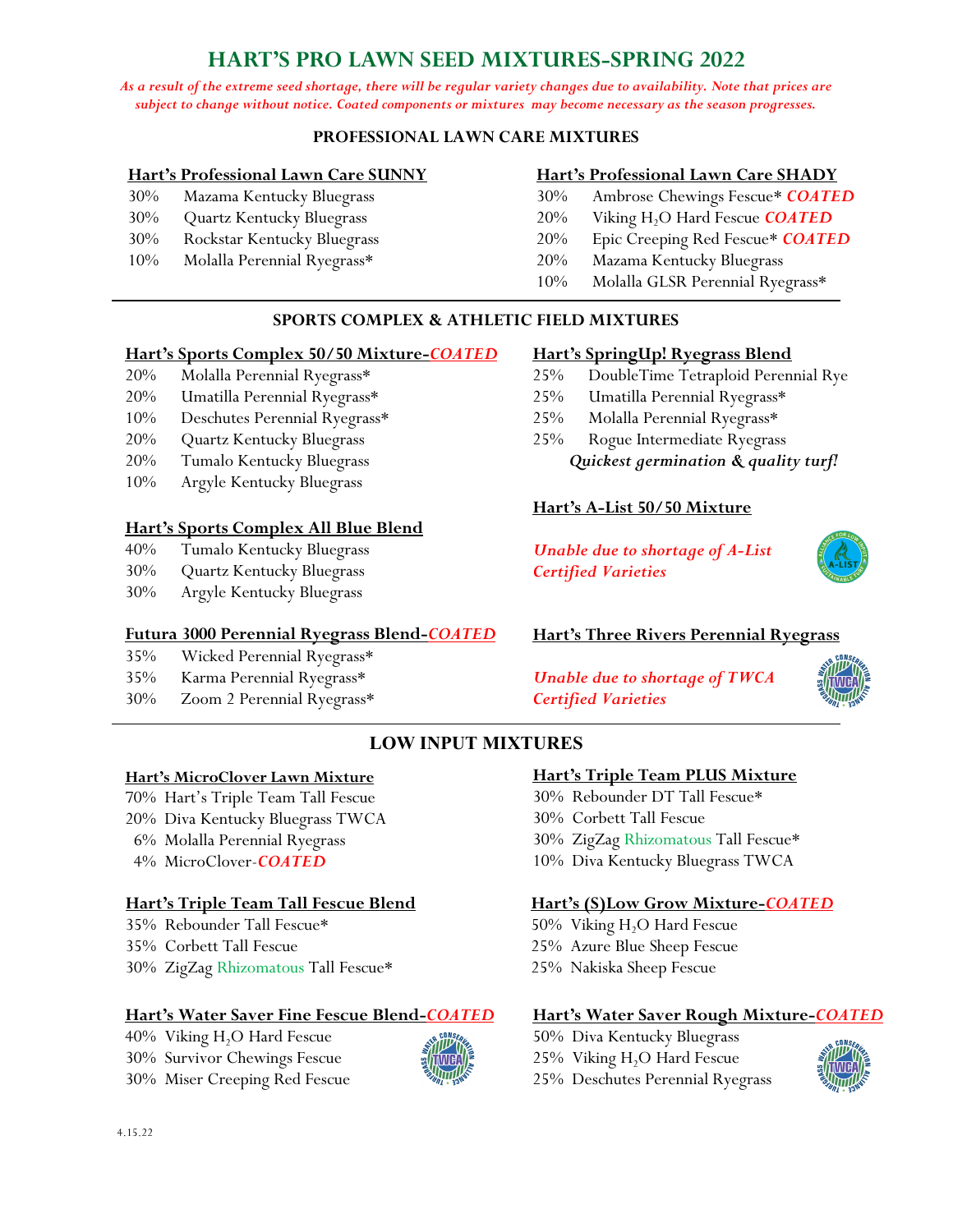#### **GOLF COURSE MIXTURES**

*For Golf Courses, Athletic Fields & Fine Lawns*

#### **Tee & Fairway #3 (Low Cut Bluegrass)**

- 25% Diva Kentucky Bluegrass
- 25% Granite Kentucky Bluegrass
- 25% Mazama Kentucky Bluegrass
- 25% Tumalo Kentucky Bluegrass

#### **Tee & Fairway #17 Mixture-***COATED*

- 50% Kentucky Bluegrass
- 25% Chewings Fescue
- 25% Fiesta 4 GLSR Perennial Ryegrass\*

#### **Tee & Fairway #22 Mixture-***COATED*

- 70% Windward Chewings Fescue\*
- 30% CMN Creeping Bentgrass Blend

#### **Tee & Fairway #5 (Low Cut)-***COATED*

- 25% Mazama Kentucky Bluegrass
- 25% Diva Kentucky Bluegrass
- 25% Fiesta 4 Perennial Ryegrass\*
- 25% Wicked Perennial Ryegrass\*

#### **Hart's Driving Range Mixture-***COATED*

- 70% Futura 3000 Perennial Ryegrass Blend
- 20% Mazama Kentucky Bluegrass
	- 5% Diva Kentucky Bluegrass
	- 5% CMN Creeping Bentgrass Blend

#### **As always, we can custom blend to your specific needs and wants!**

#### **BENTGRASS BLENDS**

#### **CMN Creeping Bentgrass Blend**

- 35% Proclamation Creeping Bentgrass
- 35% Macdonald Creeping Bentgrass
- 30% Tyee Creeping Bentgrass *Packaged in 25 lb. Bags*

#### **Dominator Creeping Bentgrass Blend**

- 50% 007 Creeping Bentgrass (only available in mixes)
- 50% 777 Creeping Bentgrass *Packaged in 25 lb. Pails*

#### **A1/A4 Creeping Bentgrass Blend**

- 50% Penn A-1 Creeping Bentgrass
- 50% Penn A-4 Creeping Bentgrass *Packaged in 25 lb. Pails*

#### **D**ollar**S**pot**Resistant Creeping Bentgrass Blend**

- 35% Chinook Creeping Bentgrass
- 35% Coho Creeping Bentgrass
- 30% Macdonald Creeping Bentgrass *Packaged in 25 lb. Bags*

#### **Futura Pro Creeping Bentgrass Blend**

- 50% Macdonald Creeping Bentgrass
- 50% Flagstick Creeping Bentgrass *Packaged in 25 lb. Pails*

#### **Spring Up! PRO Creeping Bentgrass Blend**

- 34% Flagstick Creeping Bentgrass
- 33% Macdonald Creeping Bentgrass
- 33% 007 Creeping Bentgrass (only available in mixes) *Packaged in 25 lb. Pails*

#### **NEW CONSTRUCTION MIXTURES**

#### **Landscaper Special Mixture (Hydroseeder)**

- 25% Metolius Perennial Ryegrass
- 25% Rogue Intermediate Ryegrass
- 25% Kentucky Bluegrass VNS
- 25% Creeping Red Fescue VNS-*COATED*

#### **SPECIAL APPLICATION MIXTURES**

#### **Hart's Naturalized Grass Seed Mix-COATED**

- 50% Viking H<sub>2</sub>O Hard Fescue
- 20% Azure Blue Sheep Fescue
- 20% Nakiska Sheep Fescue
- 10% Camper Little Bluestem**\*\***
	- *\*\*Now coated for easier spreading!\*\**

#### **Hart's Under Tree #5 Lawn Seed Mix**

- 40% Mazama Kentucky Bluegrass
- 20% Epic Creeping Red Fescue-*COATED*
- 20% Ambrose Chewings Fescue-*COATED*
- 15% Viking H2O Hard Fescue-*COATED*
- 5% Poa supina

**Northeastern Mixture (Contractor)**

#### 35% Fine Fescue VNS-*COATED*

- 30% Annual Ryegrass VNS
- 20% Perennial Ryegrass VNS
- 15% Kentucky Bluegrass VNS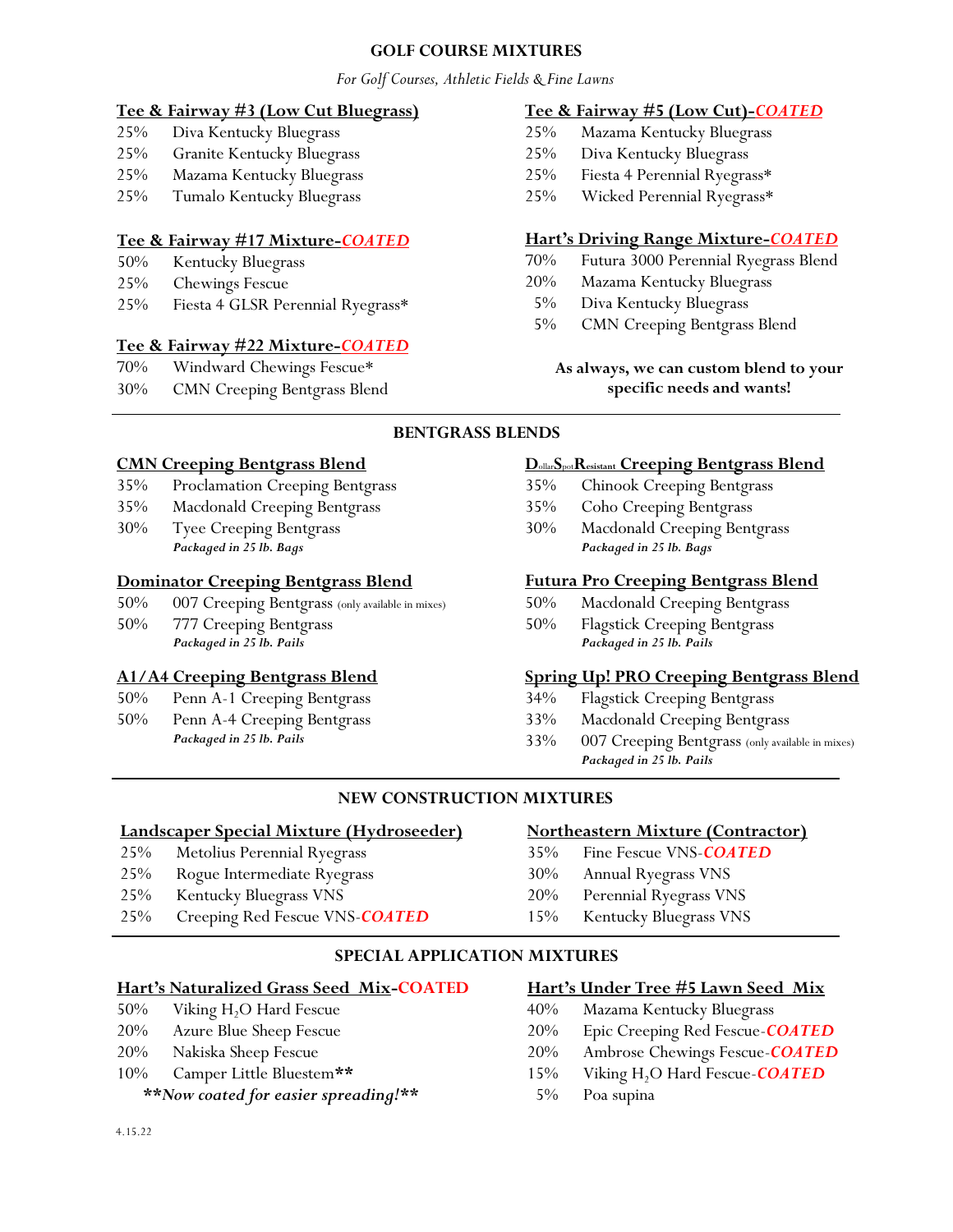#### **PASTURE, D.O.T. & STABILIZATION MIXTURES**

#### **Hart's Conservation "A" Mixture**

- 30% Creeping Red Fescue (Uncoated)
- 34% Annual Ryegrass
- 10% Timothy
- 10% Perennial Ryegrass
- 10% Highland Colonial Bentgrass
- 6% White Clover

#### **Hart's Super Pasture Mixture**

- 25% Ginger Kentucky Bluegrass
- 25% Orca Orchardgrass
- 18% Smooth Bromegrass
- 15% Climax Timothy
- 10% Ladino Clover
- 7% PayDay Tetraploid Perennial Ryegrass

#### **Type 44 Slope Mixture**

- 42% Creeping Red Fescue VNS (Uncoated)
- 34% Perennial Ryegrass VNS
- 8% Red Top
- 8% Birdsfoot Trefoil
- 8% White Clover

#### **CT D.O.T. Type 8.18 Mixture**

- 51.9% Epic Creeping Red Fescue-*COATED*
- 18.5% Legendary Velvet Bentgrass
- 11.1% Indiangrass *LIMITED*
- 7.4% Partridge Pea *AVAILABILITY*
- 7.4% Kelly Kentucky Bluegrass
- 3.7% Canada Wild Rye

#### *SEEDING RATE W/COATED FESCUE-MIN. 240 LBS./acre*

#### **Hart's Common Wetlands Mixture**

- 25% Kentucky 31 Tall Fescue
- 20% Perennial Ryegrass VNS
- 15% Virginia Wild Rye
- 15% Smooth Bromegrass
- 15% Red Top
- 10% Blackwell Switchgrass

**Native Wetlands, Conservation & Wildlife, Erosion Control for Dry & Moist Sites, Restoration, Roadside, Detention Basin, Wildflower & Pollinator Mixtures**

*We can handle all of your New England native seed needs! We custom blend to meet specified mixtures.*

#### **HART'S LAWN SEED MIXTURES-Stocked in 50 lb. and 25 lb. bags**

#### **Hart's Elite Lawn Seed Mixture**

- 30% Quartz Kentucky Bluegrass
- 30% Rockstar Kentucky Bluegrass
- 20% Ambrose Chewings Fescue\*-*COATED*
- 20% Molalla Perennial Ryegrass\*

#### **Hart's Shade Lawn Seed Mixture**

- 40% Creeping Red Fescue VNS-*COATED*
- 30% Chewings Fescue VNS-*COATED*
- 30% Rogue Intermediate Ryegrass

#### **Hart's Coastal Lawn Mixture-***COATED*

- 30% Viking H<sub>2</sub>O Hard Fescue
- 30% Ambrose Chewings Fescue\*
- 30% Epic Creeping Red Fescue
- 10% Rogue Intermediate Ryegrass

#### **Hart's Wear 'n Tear Lawn Seed Mixture**

- 35% Kentucky Bluegrass VNS
- 35% Creeping Red Fescue VNS-*COATED*
- 20% Molalla Perennial Ryegrass\*
- 10% Umatilla Perennial Ryegrass

#### **Hart's Evergreen Mixture (Sun&Shade)-***COATED*

- 50% Creeping Red Fescue VNS
- 30% Rogue Intermediate Ryegrass
- 20% Kentucky Bluegrass VNS

#### **Hart's Northeastern Mixture**

- 35% Fine Fescue VNS-*COATED*
- 30% Annual Ryegrass VNS
- 20% Perennial Ryegrass VNS
- 15% Kentucky Bluegrass VNS

#### **Hart's Quick Green Mixture-***COATED*

- 70% Annual Ryegrass
- 20% Creeping Red Fescue
- 10% Perennial Ryegrass